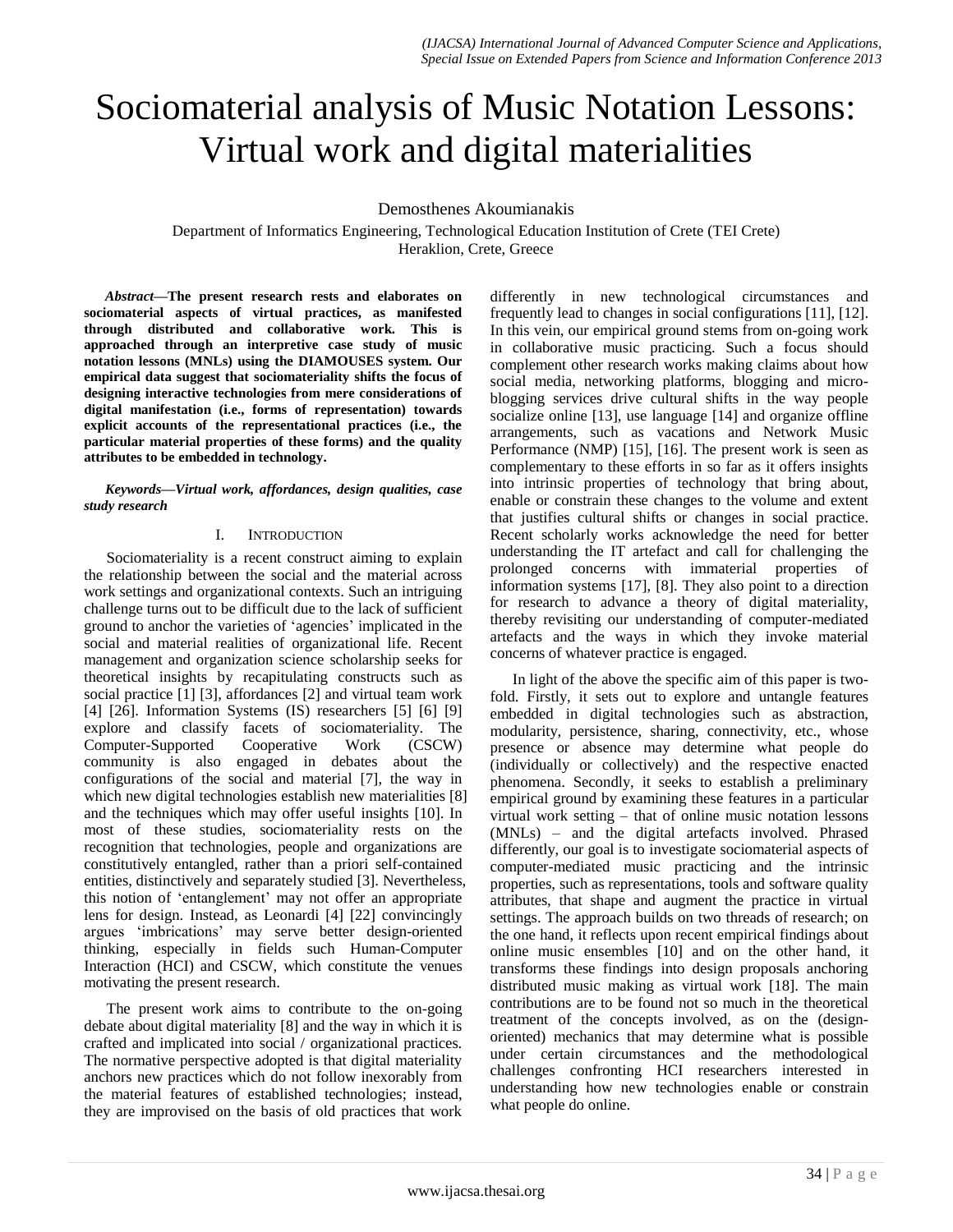The rest of the paper is structured as follows. The next section motivates the present work by reviewing relevant scholarships and establishing the research focus. Then, we present the methodology for studying a specific NMP scenario, namely music notation lessons. The approach entails revisiting an existing research setting through an interpretive case study and instruments that bring to the surface sociomaterial considerations. The paper is concluded with an outline of implications and ongoing and future research.

## II. THEORETICAL MOTIVATION AND RELATED WORK

Despite wide acknowledgements of the new primary beneficiaries established by new technologies [\[19\]](#page-7-19) [\[20\],](#page-7-20) it is not yet clear exactly what may be the features embodied in these technologies (material) and how these implicate novel (social) practices. This is the rationale for bringing sociomateriality at the forefront to assess not only the concept's theoretical underpinnings but also some of its implications for designers. To this effect and by elaborating on different theoretical literatures, such as digital materiality [\[17\]](#page-7-17) [\[8\],](#page-7-8) imbrications [\[22\]](#page-7-10) [\[23\],](#page-7-21) practice theory [\[21\],](#page-7-22) remediation [\[24\]](#page-8-1) and digital assemblages [\[25\],](#page-8-2) the present research seeks to establish its theoretical footing.

Attempting a broad classification, it may be claimed that current thinking on sociomateriality emphasizes two metaphors coined by the 'entanglement' of agencies and the 'imbrication' of structures. Both perspectives share common ground, but they lead to slightly different insights. For instance, they both advocate the notion of 'affordances', initially introduced by ecological physiologist James Gibson [\[31\],](#page-8-3) to anchor the material grounds of either computermediated work or daily activities [\[2\],](#page-7-2) [\[22\].](#page-7-10) However, entanglement favours certain (perceivable) product-oriented affordances, while the imbrications perspective emphasizes design-embedded affordances (which may not be easily perceived at first sight). It is also common to relate sociomateriality with remediation [\[24\]](#page-8-1) and the notion of digital assemblages [\[25\],](#page-8-2) but there are various forms of remediation that may not implicate new digital assemblages.

In such a broad setting, our current effort adopts a design –oriented perspective focusing on digital artefacts, their transformative capacity as well as the way in which they are inscribed into different technological configurations and settings. As artefacts we consider not only the digital manifestation of objects but also the material qualities through which these objects become embedded into organizational life. This perspective allows us to theorize about the 'cultural' history of artefacts in terms of mediaspecific representations and affordances as well as to foresee the tactics through which they are remediated to ascribe (new) material agency to certain technologies.

# *A. Affordances and virtual work*

The concept of affordances was introduced by Gibson to coin opportunities for perception and action offered by the environment to an organism, whether human or not [\[31\].](#page-8-3) Norman [\[32\]](#page-8-4) suggested a slightly different interpretation focusing on '…perceived and actual properties of the thing, primarily those fundamental properties that determine just how the thing could possibly be used (p.9)'. In subsequent works, Norman [\[33\]](#page-8-5) acknowledged misuse of the term and made a further clarification, stating that '… it is very important to distinguish real from perceived affordances' and that '… design is about both, but the perceived affordances are what determine usability…' (p. 123). Despite differences in orientation, Gibson and Norman recognize that material properties of physical objects determine the actions each object invites for or constrains. Accordingly, agency is critical since possibilities of action are not given. In a slightly different vein, Gaver [\[34\]](#page-8-6) by-passes the issue of agency claiming that it is the design that suggests an affordance and therefore, affordances 'can be designed and analyzed in their own terms.' (p. 81). According to this view, affordances of computer-mediated environments can be related to design qualities such as abstraction, translucence, interoperability, connectivity and plasticity. Then, it may be argued that it is the presence or absence but also the intertwining of these design qualities that enables or constrains use of computermediated artifacts as well as the part of such use that is retained and made available for exploration. Arguably, this is useful but in need of further refinement if it is to provide a basis for designing systems.

Following a different strand and building on semiotics, Bailey, Leonardi & Barley [\[26\]](#page-8-0) have advanced a conceptual lens that is useful for understanding virtual work in terms of the intrinsic properties of computer-mediated practices and affordances. The authors distinguish between digitization and virtuality by anchoring their implications. Thus, they claim that digitization implicates computer-based representations of physical phenomena, while virtuality occurs when digital representations stand for, and in some cases completely substitute for, the physical objects, processes, or people they represent. Building on this distinction, the authors qualify computer-mediated work as virtual teams, remote control or simulations, while in each case they classify the human activities involved as operations *with* or *on*, and *within* or *through* representations. By this account Bailey, Leonardi & Barley resurface the notion of affordances to assess how certain representations (and the practices they implicate) obtain material features through the way in which they become embedded into whatever technology is at hand.

# *B. Remediation*

The concept of remediation was only recently introduced in the information systems literature in an effort to assess how certain practices are aligned and re-aligned to certain media. Lanzar[a \[24\]](#page-8-1) defines remediation as a migration of an assemblage of embedded agencies established in a certain medium to a new assemblage in a new or multiple media. Lanzara's [\[24\]](#page-8-1) also acknowledges that 'the more deeply embedded is the practice in a specific medium, the greater the amount of restructuring involved in the migration to a different medium'. At core what is called for is an assessment of the degree of embeddedness of practices into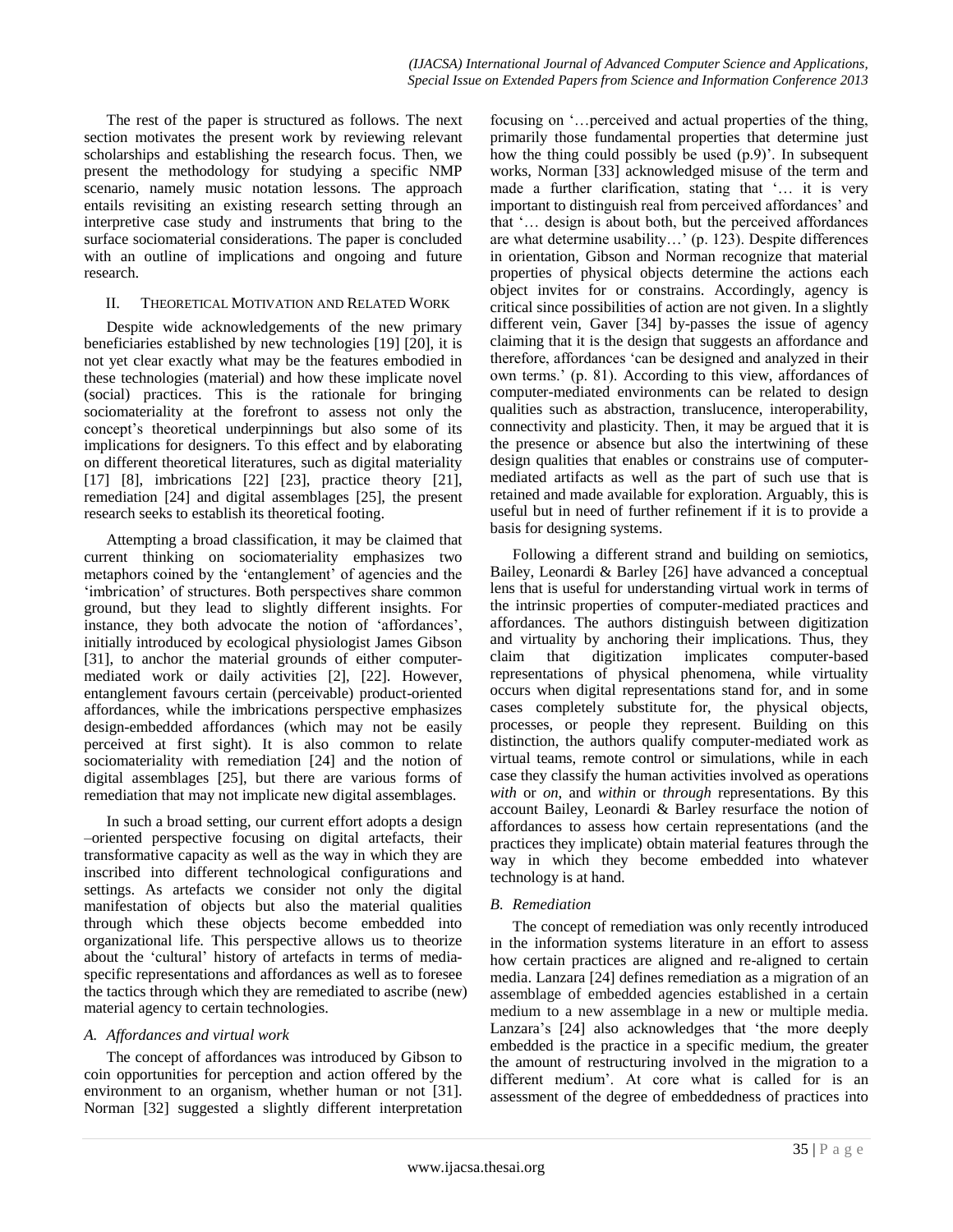certain media through accounts of intrinsic constructs such as representation of meaning, means of transmission and synergistic use of media. There are practices, such as painting and music composition that tend to avoid detail and value abstraction. They also tend to embrace ambiguity as enabling richness of meaning and bring into play our intuition and imagination that determine how the practice is enacted. These practices – frequently referred to as creative practices – explore visual, spatial, textural and audio representations that afford abstraction, rich meanings and interpretation. In contrast, there are technical practices that aim to eliminate ambiguity, seek for certainty and pursue correctness, completeness and detail. They rely on formalism, symbolic representations and logical reasoning.

It then stands to ask 'How are practices remediated (using technology) and what effects such remediation may bring about?' Clearly, new technologies and media can have variable effects on practices. For instance, [\[14\]](#page-7-14) examines how a typographic convention, the hashtag, operates as a linguistic marker, thus rendering the language searchable and driving a cultural shift for electronic discourse from online conversation to such 'searchable talk'. Similarly, Dourish and Mazmanian [\[8\]](#page-7-8) describe how digital photography and the material constitution of digital images allow for forms of manipulation quite different from those that film photography affords. These examples are indicative not only of the scope of remediation but also of its implications that may vary from mere improvements in the conduct of practices to establishing totally new practices whose domain of discourse is anchored on new grounds [\[16\].](#page-7-16)

# *C. Practice theories*

Attempting to establish some sort of benchmarks or thresholds to understand intended and unintended effects of remediation, practice-oriented thinking and theories [\[21\],](#page-7-22) [\[27\]](#page-8-7) – despite their different orientations – offer a potentially useful roadmap. Of particular relevance to the present work is the notion of the practice lens [\[27\],](#page-8-7) [\[28\]](#page-8-8) as a metaphor for analytical inquiries. According to the practice lens, technologies can be seen as prerequisites for particular outcomes but the existence of prerequisites does not determine the outcome. Thus, by appropriating features inscribed in technology it is possible to enact new structures which were not initially foreseen during the development of the technology. Such a line of thinking is consistent with Pickering's concept of 'temporarily emergent' activities [\[30\]](#page-8-9) and Suchman's notion of 'socio-materiality' of practice [\[7\].](#page-7-7)

For our purposes, practice-based theorizing translates to a rather distinct line of argumentation. Specifically, it is argued that although functionality embodied in technological artefacts is clearly important, it is not likely to be, by itself, the sole determinant of how the artefact is used in practice. Instead, the presence or absence of non-functional design qualities embedded in technology can catalyze and determine technology use [\[29\].](#page-8-10) This is evidenced when examining what constitute embedded qualities in established and emerging technological paradigms. Specifically, technological transitions such as the evolution from the WWW, to Web 2.0

and Social Semantic Web as well as the associated practices (i.e., from device-dependent to device independent mark-ups, from authoring to collaborative editing and from consuming information to social networking and end-user content creation) can be explained by the increasing embeddedness of qualities, such as abstraction, portability and interoperability, in technological artefacts and tools [\[10\].](#page-7-9)

# <span id="page-2-0"></span>*D. Consolidation and reasearch questions*

Attempting to synthesize the discussion thus far, it is argued that three issues stand out very prominently. Firstly, practices comprise activities on digital artifacts, which in turn, are representations of objects (human and non-human). Secondly, the affordances of these representations determine by and large the possibilities and effects of what is possible in a certain medium as well as the viability of remediation (i.e., shifting the practice form a certain medium to another). Thirdly, the material concerns invoked by digital technologies stem (at least in part) from the presence or absence of quality attributes that ascribe certain affordances to artifacts embedded in technology. Based on the above, several interesting questions stand out very promptly with regards to: (a) How are social and material agencies configured and enacted in a virtual setting? (b) What is the unit of analysis through which designers can gain insight to material agency, and (c) Does this focus on sociomateriality improve upon current design-oriented thinking and activities in the fields of HCI and CSCW?

# III. METHODOLOGY

To shed light to these concerns, this section elaborates on an interpretive case study of collaborative MNLs. MNLs in the broader context of NMP present an interesting and challenging case that fosters the migration of an assemblage of embedded agencies established through sensory-based media to a new digital assemblage amenable to virtual work. Arguably, sociomaterial concerns constitute a core theme in pursuing pathways for such migration. Our case rests on an existing system, called DIAMOUSES [\[35\].](#page-8-11) DIAMOUSES offers an appropriate research setting to explore sociomateriality for several reasons. Firstly, it was designed to support MNLs as well as other NMP scenarios. Secondly, it was the first system to promote a separation of concerns; one component undertakes community management functions while another one implements music co-practicing [\[16\].](#page-7-16) This suits our purposes as it makes it easier to locate and 'trace' community- and practice-oriented features. Finally, DIAMOUSES could be easily modified to facilitate virtual ethnographic analysis of online music ensembles, which is one of the methods used to solicit data.

# *A. The research setting: DIAMOUSES notation lessons*

DIAMOUSES is a system for NMP which demands a specialized set up in terms of equipment and software. [Figure](#page-3-0)  [1](#page-3-0) depicts a typical DIAMOUSES configuration which can serve a variety of NMP scenarios ranging from rehearsals, improvising and learning. A MNL with DIAMOUSES represents a case of reconstructing online widely accepted practices based on established music constructs.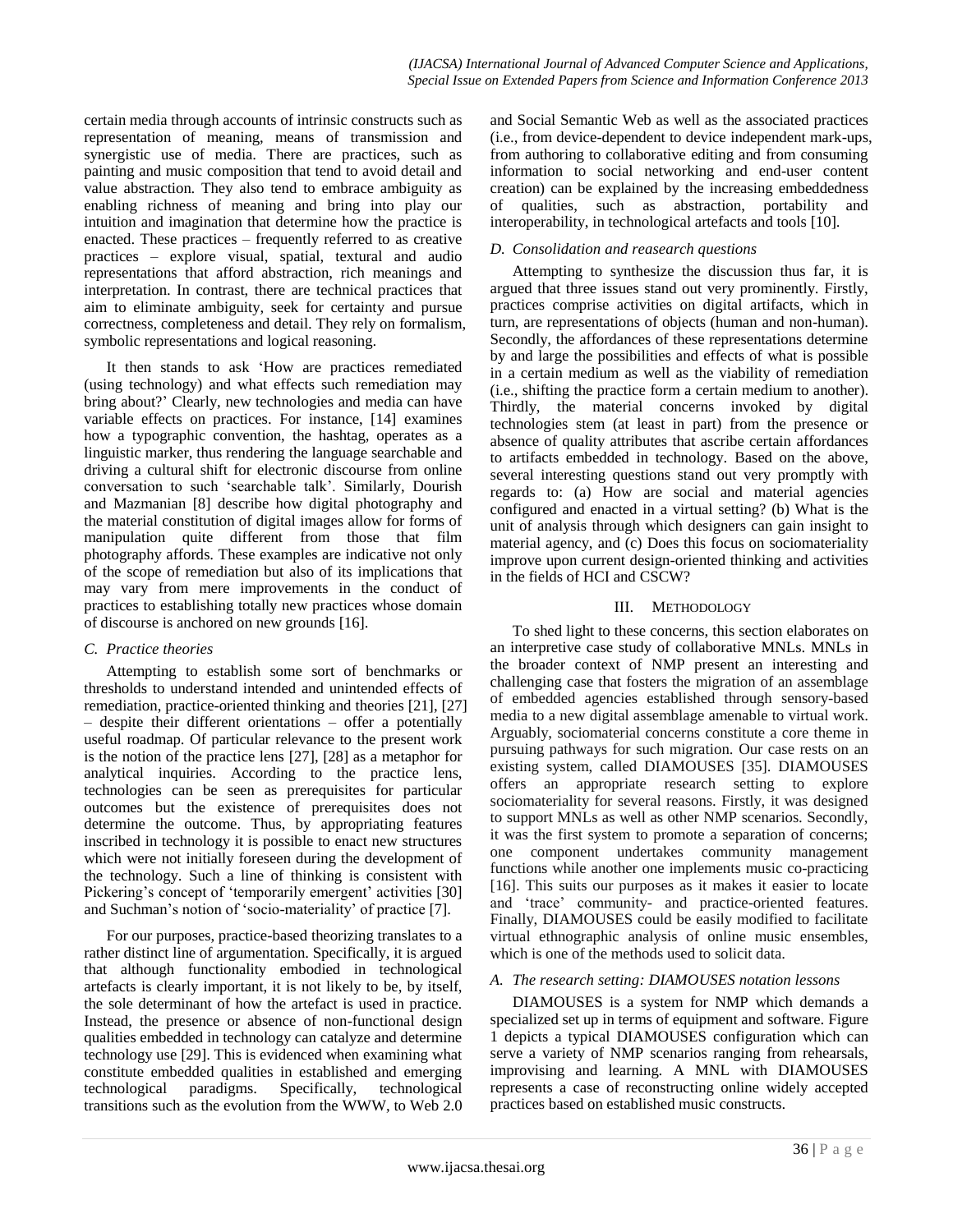

Figure 1: A typical DIAMOUSES configuration

<span id="page-3-0"></span>

Figure 2: DIAMOUSES piano lesson

<span id="page-3-1"></span>To conduct MNLs with DIAMOUSES, moderators (or music theory tutors) prepare shared music materials (i.e., score, recordings, videos), schedule and organize the music lesson and invite participants. There are two prerequisite for taking part in MNLs. The first is the users' acceptance of the moderator's invitation, which is followed up by registration to a virtual 'room' containing the shared material of the lesson. Registration is a two-stage process where participants first become members of the community (by building their music profile) and then register to 'rooms'. The second prerequisite entails downloading the dedicated practicespecific software suite, which allows members to engage synchronously in the micro-negotiations of a specific music lesson. This toolkit provides a virtual space for participants to access shared music materials and negotiate them against their personal technical virtuosity. The scenario addressed in our experiment represents a multi-site engagement in a piano lesson with one moderator and several participants (see [Figure 2\)](#page-3-1).

## *B. Instruments and data collection*

In order to set the focus on social and material aspects of MNL, it is compelling to define each constituent and identify

possible measurable features of each. In our current analysis, the 'social' constituent is conceived as the online ensemble that is brought together to take part in a MNL. The agency of online ensembles is traceable by account of 'cultural' artifacts of practice. These are broadly defined as the digital remains that reveal individual or collective activity taking place either prior, during or following a MNL.

The 'material' constituent coins the digital representations embedded in technology which drive the technology's performative capacity. These can be assessed by examining designated quality attributes that enable or constrain use in any particular setting. This gives rise to the theoretical scaffold summarized in [Figure 3.](#page-4-0) Thus, our normative perspective is that social structures such as online ensembles operate *with*, *on* or *within* and *through* representations embedded in technology by ways which determine (i.e., enable or constrain) certain uses. Then, such line of thinking can inform the design of an interviewing instrument which will comprise questions on cultural artefacts and design qualities.

To solicit information on what may be the range of plausible cultural artefacts, available scholarship was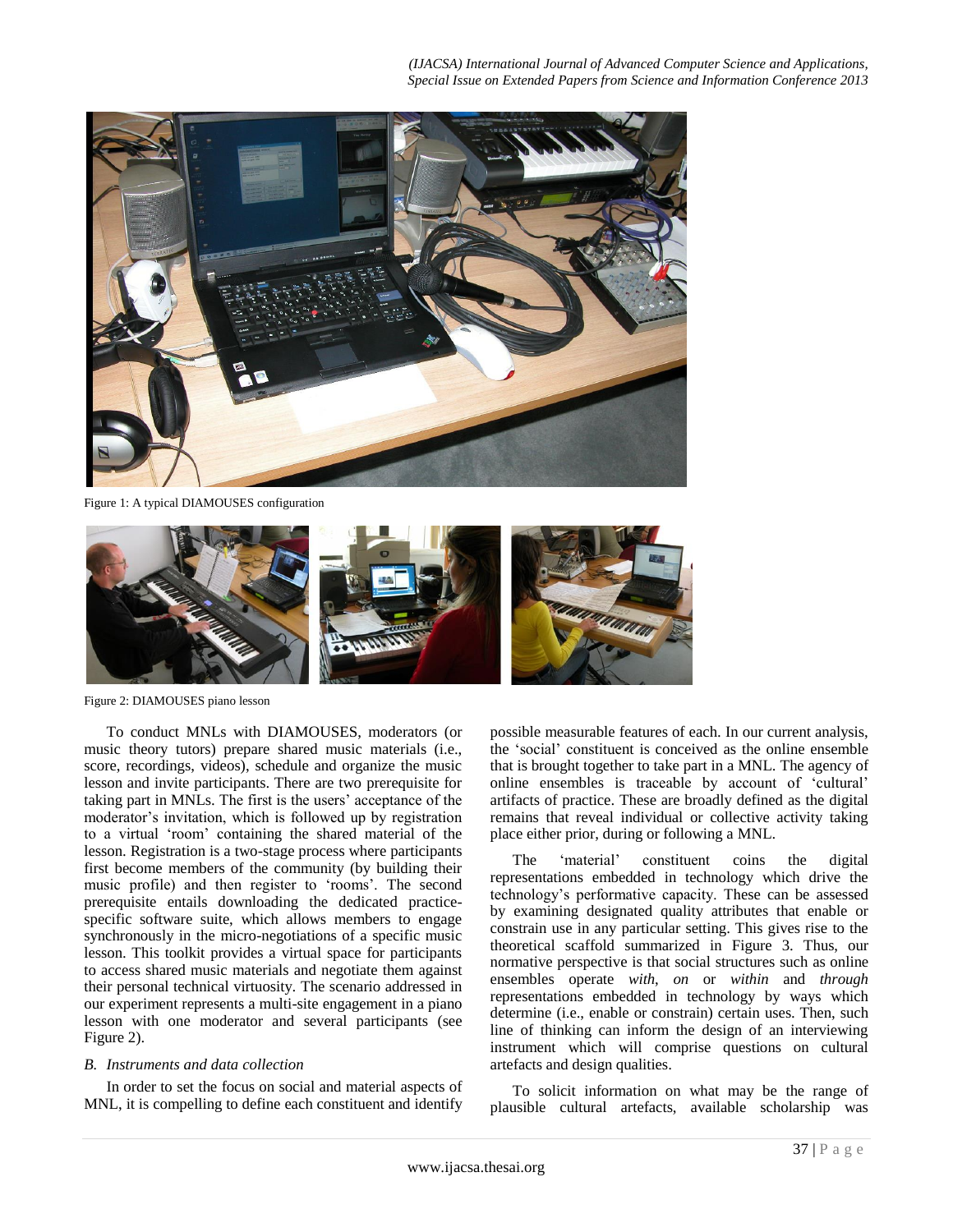consulted pointing out generic artefacts [\[20\]](#page-7-20) (i.e., user profiles, expressing opinion & communication, finding & sharing information, establishing connections) as well as practice-specific [\[16\]](#page-7-16) (i.e., organizing and performing own work, contributing to the shared practice agenda, coordinating / aligning with others and making sense of what is expected, aligning online and offline activities). In terms of quality attributes, our analysis relies on earlier works [\[29\]](#page-8-10) indicating the role of certain attributes such as abstraction, portability, translucence, information and social connectivity. For each quality attribute a number of screening criteria were

established to facilitate an interpretation of the quality attribute in the users' language.

Thus, a data collection strategy was devised comprising qualitative interview data and digital traces highlighting online activities in the course of virtual ethnographic studies. Interviews were scheduled and carried out after the virtual ethnography of an online music ensemble with the researcher becoming actively involved in the practice of an online MNL. Further details on the instruments devised, the screening criteria, the specific questions, the data compiled and the data analysis methods have been elaborated elsewhere [\[10\].](#page-7-9)



<span id="page-4-0"></span>Figure 3: Theoretical scaffold

## *C. Summary of findings*

Table I consolidates participants' responses to questions intended to unfold generic and practice-specific cultural artefacts and the virtual settlements in which their traces are retained. All participants confirmed that online ensembles emerge and sustain their function through the members' recurrent interactions in two separate but interrelated virtual spaces, namely the community management system (coined by the 'LR' code in Table I) and the music toolkit for coengagement in synchronous MNLs (coded as 'MT' in Table I).

With respect to generic cultural artefacts participants acknowledged all those revealed by earlier studies [\[20\],](#page-7-20) namely user profiling, tools for expressing opinion and communicating, finding and searching for information and establishing connections. As for practice-specific cultural artefacts (shaded rows), participants identified a wide variety, broadly classified in three sub-categories/sub-codes: (a) performative artefacts used to execute a shared agenda (b) coordinative artefacts that facilitate coordination and distributed organizing in the course of executing the agenda and (c) collective artefacts of historical

value that reveal the outcome of the online music ensemble. As shown in Table I, most of these artefacts are traceable in a single settlement – in most cases the music toolkit – with the exception of the music score and the supporting documentation that were deemed as having cross-settlement traces.

In the category of practice-oriented performative artefacts the score, as means for representing music (through XML scripts in the LR community management system or visual representations in the Music Toolkit), was the most frequently cited cultural artefact. From the participants' responses, it turns out that the score, in addition to being a learning material, it also serves as a boundary object intertwining between the online and offline setting, thus serving the purpose of structuring (and re-structuring) unknown contexts and/or actions and assigning them with meaning. In contrast to performative artefacts, practice-oriented coordinative artefacts were considered to be those that facilitate micro-negotiations during a MNL. In this category participants identified the metronome, the floor manager and objects for controlling remote user's performance. The final category of practiceoriented cultural artefacts includes those of historical value that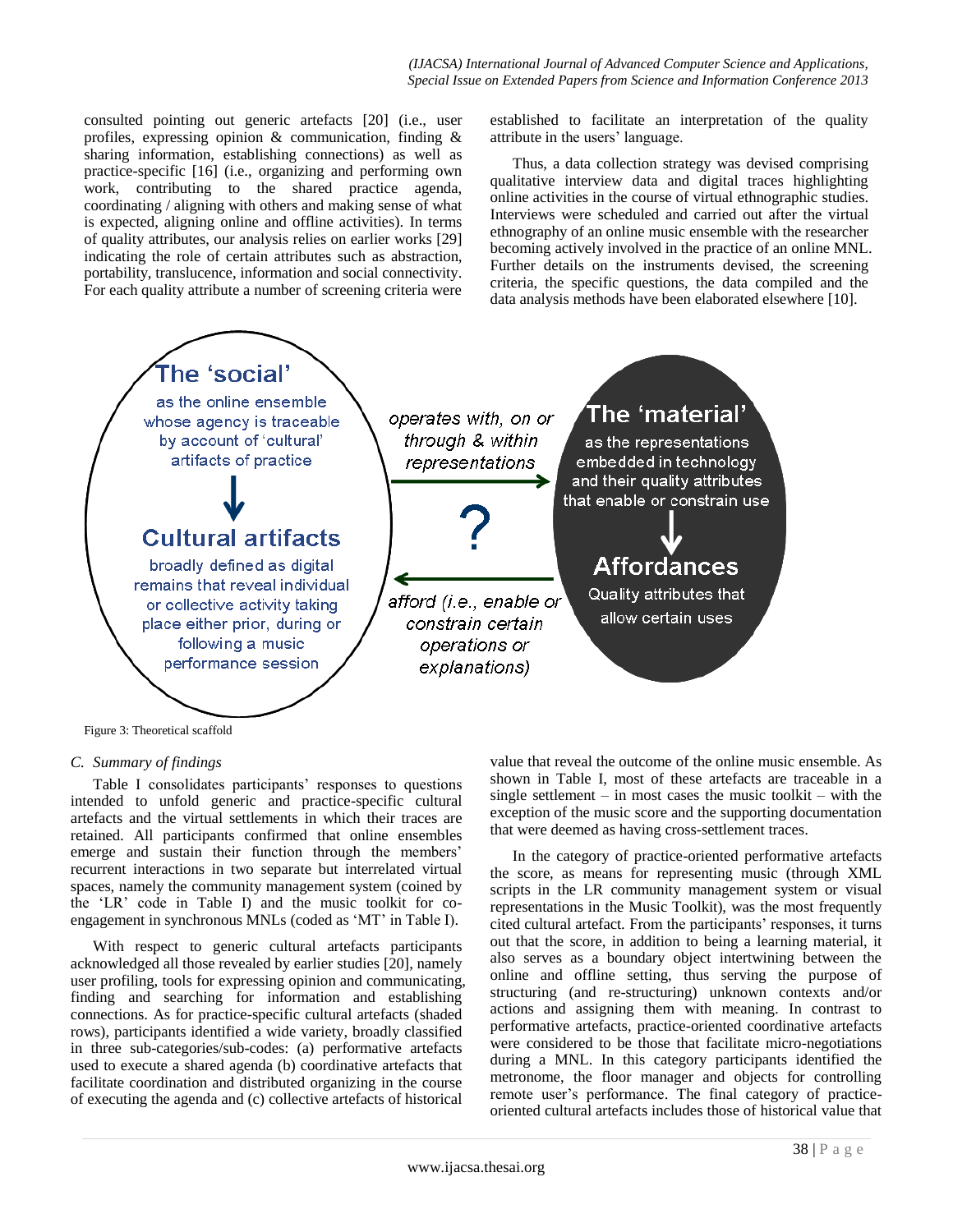consolidate a collaborative engagement. All respondents identified the recorded performance (or recorded audio signal) as a socially constructed cultural artefact offering longstanding and traceable evidence of the ensemble's existence. It can therefore be concluded that the remains of a virtual ensemble engaged in MNLs comprise on the one hand the dynamics of collaboration during the lesson and on the other hand, the 'packaged' outcome codified in an audio format.

Assessment of the design qualities inscribed in technology and the extent to which they enable or constrain use turned out to be more challenging, as specific methods to anchor such features are lacking. As a result, heuristic assessment was recruited to provide the required evidence. Table II summarizes the results and confirms that DIAMOUSES exhibits several limitations and shortcomings. The first observation is the lack of any evidence for portability, abstraction, translucence and plasticity of the cultural artefacts coined as generic. This is not surprising as DIAMOUSES was not conceived or designed as social web site (in the sense suggested in [\[20\]\)](#page-7-20). In terms of digital manifestation (i.e., form), the system's focus was on GUI toolkit enhancements and CSCW oriented inscriptions for

replicating domain-specific artefacts such as the score and synchronizing client applications. This constrained the range of digital representations implicated in practice and imposed strict schemes for binding across representations. As for the material features of these representations, the design of DIAMOUSES failed to acknowledge the properties that condition the forms of social action invoked by the embedded digital representations. This is derived from the weak support (i.e., Xw in Table II) evidenced by our users. More detailed analysis of participants' responses (see [\[10\]\)](#page-7-9) reveals loose accountability for explicit and implicit boundaries and lack of boundary spanning mechanisms. Similarly, the social protocols for co-engaging in practice are undermined and underserved.

Having outlined the limitations, it is important to notice that at the time of designing DIAMOUSES, such concerns were not widely shared or easily accommodated in technical specifications. Subsequent extensions in web services and standards, the increasing availability of public APIs for interoperability and the trend towards virtualization and cloud services, have created new opportunities and reset the research agenda.

|                                                                                 |                                                     | <b>Virtual settlement</b> |    |  |
|---------------------------------------------------------------------------------|-----------------------------------------------------|---------------------------|----|--|
| <b>Ouestion</b>                                                                 | <b>Artifact</b>                                     | LR                        | MТ |  |
| Objects/artifacts intended to register and obtain roles                         | Custom registration system                          | x                         |    |  |
|                                                                                 | Forum                                               | X                         |    |  |
| Tools for commenting & communicating                                            | Chat                                                |                           | x  |  |
|                                                                                 | Camera-based surveillance                           |                           | x  |  |
| Objects / artifacts for locating codified information or uploading user-created | Liferay room, dedicated information templates       | X                         |    |  |
| content                                                                         | and custom portlets                                 |                           |    |  |
|                                                                                 | Extend invitation (tutor)                           | Χ                         |    |  |
| Tools for building and maintaining social ties                                  | Accept invitation (participants)                    | x                         |    |  |
| Objects/artifacts whose manipulation results in traceable digital remains of    | Music score as XML script                           | X                         |    |  |
| my own performance                                                              | Music score as Interactive graphical object         |                           | X  |  |
|                                                                                 | Synchronous chat                                    |                           | x  |  |
| Objects/artifacts that tell me what to do in relation to others                 | Social proxies on music score                       |                           | X  |  |
|                                                                                 | Metronome                                           |                           | X  |  |
| Objects/artifacts for making sense of the joint agenda and what is expected     | Floor manager and states <i>i.e.</i> , occupied vs. |                           | X  |  |
|                                                                                 | released                                            |                           |    |  |
|                                                                                 | Remote audio signals (output)                       |                           | X  |  |
| Objects/artifacts for understanding what others are doing                       | Mute $(on/off)$                                     |                           | X  |  |
|                                                                                 | Local audio stream (input)                          |                           | X  |  |
| Objects/artifacts for online & offline alignment                                | Mute $(on/off)$                                     |                           | x  |  |
|                                                                                 | Mixed recorded performance                          | X                         |    |  |
| Objects/artifacts for collective performance                                    | Supporting documentation                            | X                         | X  |  |

| TABLE I. | SUMMARY OF FINDINGS ON CULTURAL ARTIFACTS |
|----------|-------------------------------------------|
|          |                                           |

TABLE II. DESIGN QUALITIES INSCRIBED IN TECHNOLOGY

|                                                                                                                            |                           |        |    |    |    |             | <b>Virtual settlement</b> |    |  |
|----------------------------------------------------------------------------------------------------------------------------|---------------------------|--------|----|----|----|-------------|---------------------------|----|--|
|                                                                                                                            | <b>PR</b>                 | AВ     | TR | Pl | IС | <b>SC</b>   | LR                        | MT |  |
| User profiles                                                                                                              |                           |        |    |    |    | v<br>$\sim$ | x                         |    |  |
| Expressing opinion & com/tion                                                                                              |                           |        |    |    | x  |             | x                         | x  |  |
| Finding and searching information                                                                                          |                           |        |    |    | Χ  |             | X                         | x  |  |
| Establishing connections                                                                                                   |                           |        |    |    | Χ  | v<br>$\sim$ | Χ                         |    |  |
| Music score                                                                                                                | $\checkmark$<br>$\lambda$ | v<br>^ | Xw | Xw | X  | v<br>$\sim$ | x                         | x  |  |
| Metronome                                                                                                                  |                           |        | Xw |    | Xw |             |                           | x  |  |
| Floor manager                                                                                                              |                           |        | x  |    | Xw |             |                           | X  |  |
| Remote performance controls                                                                                                |                           |        |    |    | Xw |             |                           | X  |  |
| Recorded performance                                                                                                       |                           |        |    |    |    | ∧           | x                         |    |  |
| PR: Portability, AB: Abstraction, TR: Translucence, Pl: Plasticity, IC: Information Connectivity, SC: Social connectivity; |                           |        |    |    |    |             |                           |    |  |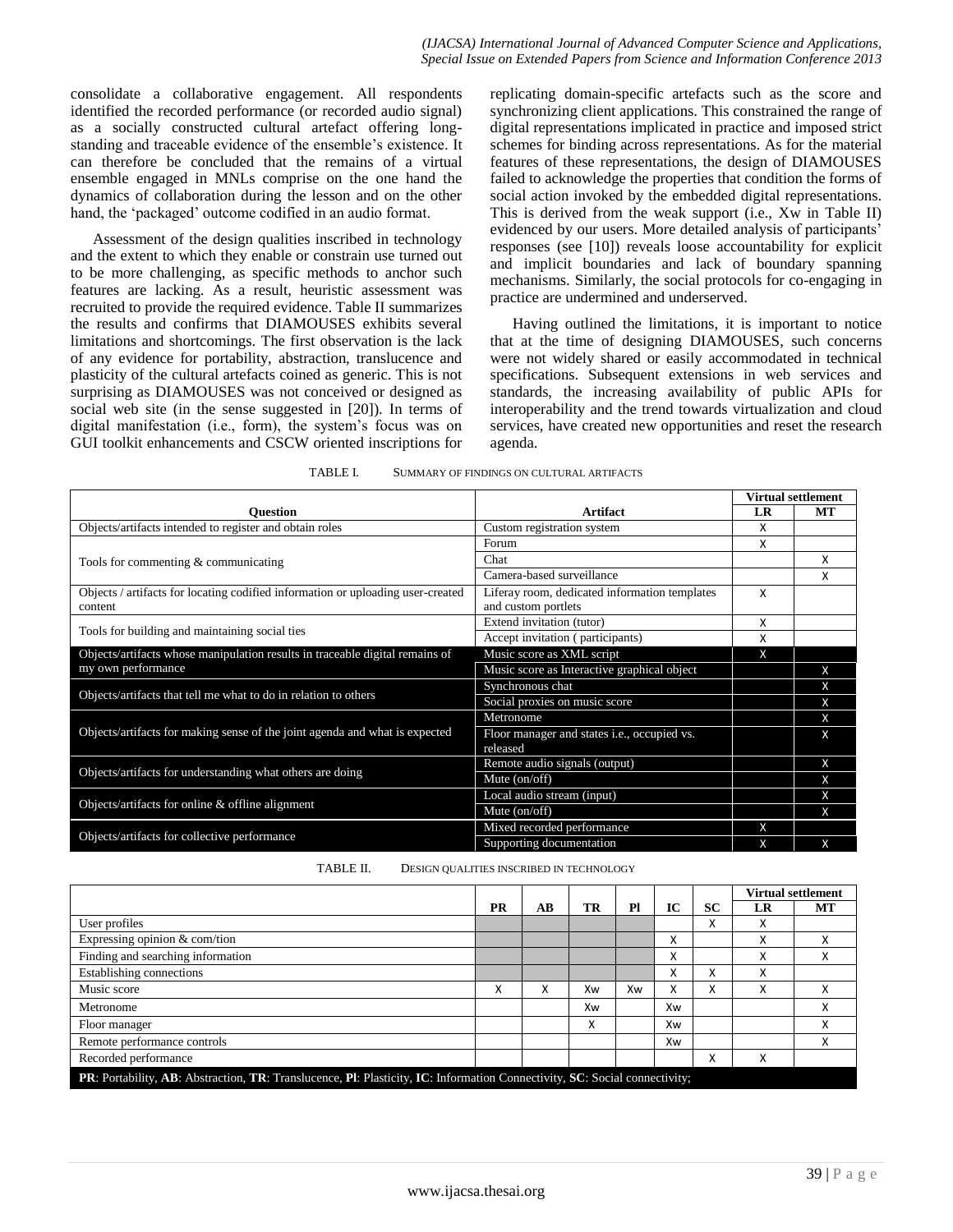*(IJACSA) International Journal of Advanced Computer Science and Applications, Special Issue on Extended Papers from Science and Information Conference 2013*



Figure 4: Inscribing design qualities into code

#### IV. DESIGN IMPLICATIONS & DISCUSSION

#### <span id="page-6-0"></span>*A. Revisiting the research questions*

The analysis presented thus far, allows us to reformulate our understanding of sociomateriality in the context of online MNLs. Thus, it is claimed that online music ensembles can be conceived as enacted cyber-structures whose agency in virtual space stems from the members' capacity to operate either *with*, *on* or *through* and *within* digital representations embedded in technologies. At the material level, such capacity can be further qualified not so much by the medium-specific affordances – after all, in the virtual setting everything is digital – as by the design affordances of the representations. It is these affordances and the presence or absence of quality attributes that enable or constrain not only what users can do, but also what is retained of their activities in the form of digital traces. In light of the above, it is worth revisiting the three questions relevant to present work (see sectio[n II.D\)](#page-2-0).

With regards to the enactment of agencies, it is argued that social structures such as online music ensembles exercise control of representations embedded in technology to facilitate designated representational practices, such as MNLs. Material agency is enacted to anchor the technology's performative capacity which is determined by embedded design affordances and the inscriptions for portability, abstraction, translucence, portability, connectivity, etc.

As for the unit for analyzing material agency, our case study points to (a) digital traces and remains as the locus of cultural artifacts (see theoretical scaffold introduced in [Figure 3\)](#page-4-0) and (b) the transformative capacity stemming from the presence or absence of designated quality attributes. Through this lens, it is possible to dis-entangle the 'social' and the

'material' constituents of a digital assemblage, so as to reconfigure material capacities thereby creating new capabilities for action. According to this view technologies can be taken apart and reassembled so as to facilitate new (and improved) social agency. Similarly, social agency is enacted in response to whatever material concerns are invoked by technical configurations.

Finally, in terms of sociomateriality's contribution to design-oriented thinking in the fields of HCI and CSCW (third research question), it is fair to conclude that our analysis favors the notion of 'imbrication' as a guide to designing digital artifacts and novel virtualities. Nevertheless, it should be acknowledged that using 'imbrication' as a lens for design requires further attention and detailed treatment which forms a part of our ongoing work [\[18\].](#page-7-18)

## *B. Implications for design*

Without underestimating the variety of issues pending attention, it is claimed that the material described in this paper raises implications for designers of computer-mediated representational practices. The most prominent is that it brings to the forefront the need to address (non-functional) quality attributes as first class design properties. To grasp the point one may recall briefly the pathway driving the evolution towards Web 2.0 and the Semantic Web. Specifically, the compelling need for portability in the initial WWW era was accommodated by virtual machine environments, Graphical User Interface toolkits and device-dependent mark-up. The next wave targeted abstraction and interoperability and was enabled by device independence and public Application Programming Interfaces. As a result web site authoring practices made way for blogging and collaborative editing practices, while end users became content generators (across different micro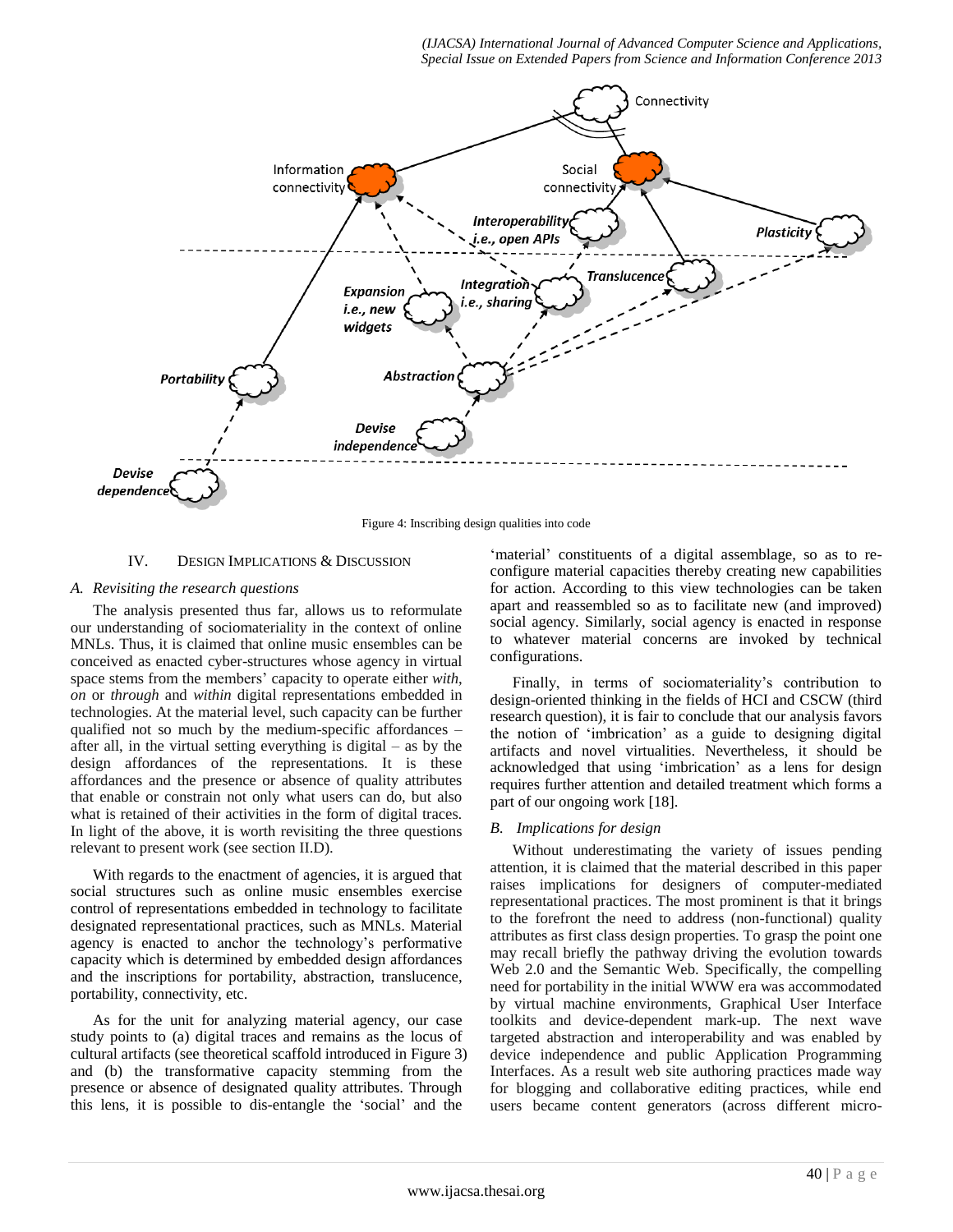context such as blogging platforms, social networking services and other virtual settlements) from mere information consumers. In the current computing era, it stands to argue that technologies broadly classified under the Web 2.0 paradigm can be assessed in relation to a set of common provisions which inscribe in code certain degrees of connectivity. Schematically this is depicted in [Figure 4](#page-6-0) where design qualities (presented as clouds) intertwine to facilitate information and social connectivity. The point to be underlined is the variety of digital materialities that emerge as a result of different configurations of the designated qualities and the specific ways in which they become intertwined in code. Phrased differently, it may be argued that at any point in time there is a variety of digital materialities emerging from design commitments to different strategies that prevail within a certain computing paradigm. Thus, what is of interest is not so much the particular mix of quality attributes, but the extent to which such a mix and the ways in which it may be supported (i.e., open APIs, social aggregation services or any other kind or form of interoperability) leads to new capabilities and social practices.

#### V. SUMMARY & CONCLUSION

The present research is a step towards understanding how technologies are enacted in practice and the material concerns invoked by the presence or absence of designated quality attributes. It turns out that such qualities define a space of opportunities that anchor what can be done with the technology at hand. It is also evident that there is no absolute prescription for devising and undertaking analysis of sociomaterial considerations. At any one time, the social and the material are co-defined [\[3\].](#page-7-1) Nevertheless, digital technologies (as design artifacts) can be taken apart and re-assembled to convey different material properties and thus different sociomaterial realities [\[4\].](#page-7-3) Our case study confirms this conclusion and provides justification for what is possible, as well as what is desirable but not feasible, with the current version of DIAMOUSES. It also suggests pathways in which systems such as DIAMOUSES can be isolated and re-configured to create new opportunities for remediated practice[s \[18\].](#page-7-18)

Thus, in the light of our findings, it stands to argue that sociomateriality brings to design several concerns and challenges, including the compelling need for (a) devising the appropriate mix of flexible representations to be embedded in technology; (b) inscribing imbrications of representations to smooth out discontinuities in practice, and (c) tracing use to assess the socio-material aspects of representational practices in virtual space. Through this lens, it is possible for each representation to zoom-in on some selected elements of practice which become the focus of attention, while others are ignored or pushed into the background. At the same time, imbrications of (different) representations undertake to establish the new virtuality which dissolves ambiguities and/or breakdowns and re-orients users' practice.

#### **REFERENCES**

<span id="page-7-0"></span>[1] W. J. Orlikowski (2007). "Sociomaterial Practices: Exploring Technology at Work.", Organization Science, Organization Studies 28(9), pp. 1435–1448.

- <span id="page-7-2"></span>[2] R. Zammuto, T. Griffith, A. Majchrzak, D. Dougherty and S. Faraj (2007). "Information technology and the changing fabric of organization," Organization Science 18(5), pp. 749-762.
- <span id="page-7-1"></span>[3] W. J. Orlikowski and S. V. Scott (2008). "Sociomateriality: Challenging the separation of technology, work and organization" The Academy of Management Annals, 2(1), pp. 433−474.
- <span id="page-7-3"></span>[4] P. M. Leonardi (2013)."Theoretical foundations for the study of sociomateriality", Information and Organization 23, pp. 59–76.
- <span id="page-7-4"></span>[5] M. Aanestad and T. Bratteteig Eds. (2013). Nordic contributions in IS Research, LNBIP 156, Springer-Verlag Berlin Heidelberg.
- <span id="page-7-5"></span>[6] A. Johri (2011). "Sociomaterial bricolage: The creation of locationspanning work practices by global software developers". Information and Software Technology 53 (9), pp. 955–968.
- <span id="page-7-7"></span>[7] L. Suchman (2007). Human-Machine Reconfigurations: Plans and Situated Actions, (2nd ed.), New York: Cambridge University Press.
- <span id="page-7-8"></span>[8] P. Dourish and M. Mazmanian (2012). Media as material: Information Representations as Material Foundations for Organizational Practice. In Paul Carlile, Davide Nicolini, Ann Langley and Haridimos Tsoukas (eds.) Perspectives on Process Organization Studies: How Matter Matters: Objects, Artifacts and Materiality in Organization Studies. Volume 3. Eds. Oxford University Press.
- <span id="page-7-6"></span>[9] E. Parmiggiani and M. Mikalsen (2013). "The Facets of Sociomateriality: A Systematic Mapping of Emerging Concepts and Definitions". In M. Aanestad and T. Bratteteig (Eds.): SCIS 2013, LNBIP 156, pp. 87–103, Springer-Verlag Berlin Heidelberg.
- <span id="page-7-9"></span>[10] D. Akoumianakis (2013). "Socio-materiality of online music ensembles: An analysis based on cultural artifacts & affordances", The Science and Information Conference 2013 (SAI'2013), IEEE Computer Society.
- <span id="page-7-11"></span>[11] T. M. Harrison and B. Barthel (2009). "Wielding new media in Web 2.0: exploring the history of engagement with the collaborative construction of media products", New media & Society, 11 (1&2), pp. 155–178.
- <span id="page-7-12"></span>[12] K-B., Jensen and R. Helles (2011). "The internet as a cultural forum: Implications for research", New Media & Society, 13, pp. 517-533.
- <span id="page-7-13"></span>[13] A. Gruzd, B. Wellman and Y. Takhteyev (2011): "Imagining Twitter as an Imagined Community", American Behavioral Scientist, 55(10), pp. 1294–1318.
- <span id="page-7-14"></span>[14] M. Zappavigna (2011). "Ambient affiliation: A linguistic perspective on Twitter", New media & Society, 13 (5), pp. 788-806.
- <span id="page-7-15"></span>[15] D. Akoumianakis, N. Vidakis, A. Akrivos, G. Milolidakis, D. Kotsalis and G. Vellis (2011). "Building 'Flexible' vacation packages using collaborative assembly toolkits and dynamic packaging: The Case Study of the eKoNES", Journal of Vacation Marketing, 17(1), pp. 17-30.
- <span id="page-7-16"></span>[16] D. Akoumianakis and C. Alexandraki (2012). Collective Practices in Common Information Spaces: Insight from Two Case Studies, Human-Computer Interaction, 27 (4), pp. 311-351.
- <span id="page-7-17"></span>[17] J.-F. Blanchette (2011). A Material History of Bits. Journal of the American Society for Information Science and Technology, 62(6), pp. 1024-1057.
- <span id="page-7-18"></span>[18] D. Akoumianakis, G. Ktistakis, G. Vlachakis, P. Zervas and C. Alexandraki (2013). Collaborative music making as 'remediated' practice: Blending boundary objects and cloud services, Proc. of the 18th International Conference on Digital Signal Processing (DSP2013), Santorini, Greece, IEEE Press.
- <span id="page-7-19"></span>[19] P. H. Gochenour (2006). "Distributed communities and nodal subjects", New Media & Society, 8(1), pp. 33-51.
- <span id="page-7-20"></span>[20] W. Kim, O-P. Jeong and S-W. Lee (2010). "On social web sites", Information Systems, 35, pp. 215-236.
- <span id="page-7-22"></span>[21] R. T. Schatzki, K. Knorr-Cetina, K. and E. von Savigny (2001). The Practice Turn in Contemporary Theory, pp. 1–14. London: Routledge.
- <span id="page-7-10"></span>[22] P. M. Leonardi (2011). When flexible routines meet flexible technologies: Affordance, constraint, and the imbrication of human and material agencies. MIS Quarterly, 35(1), pp. 147−167.
- <span id="page-7-21"></span>[23] D. L. Introna and N. Hayes (2011). On sociomaterial imbrications: What plagiarism detection systems reveal and why it matters. Information and Organization 21, pp. 107-122.